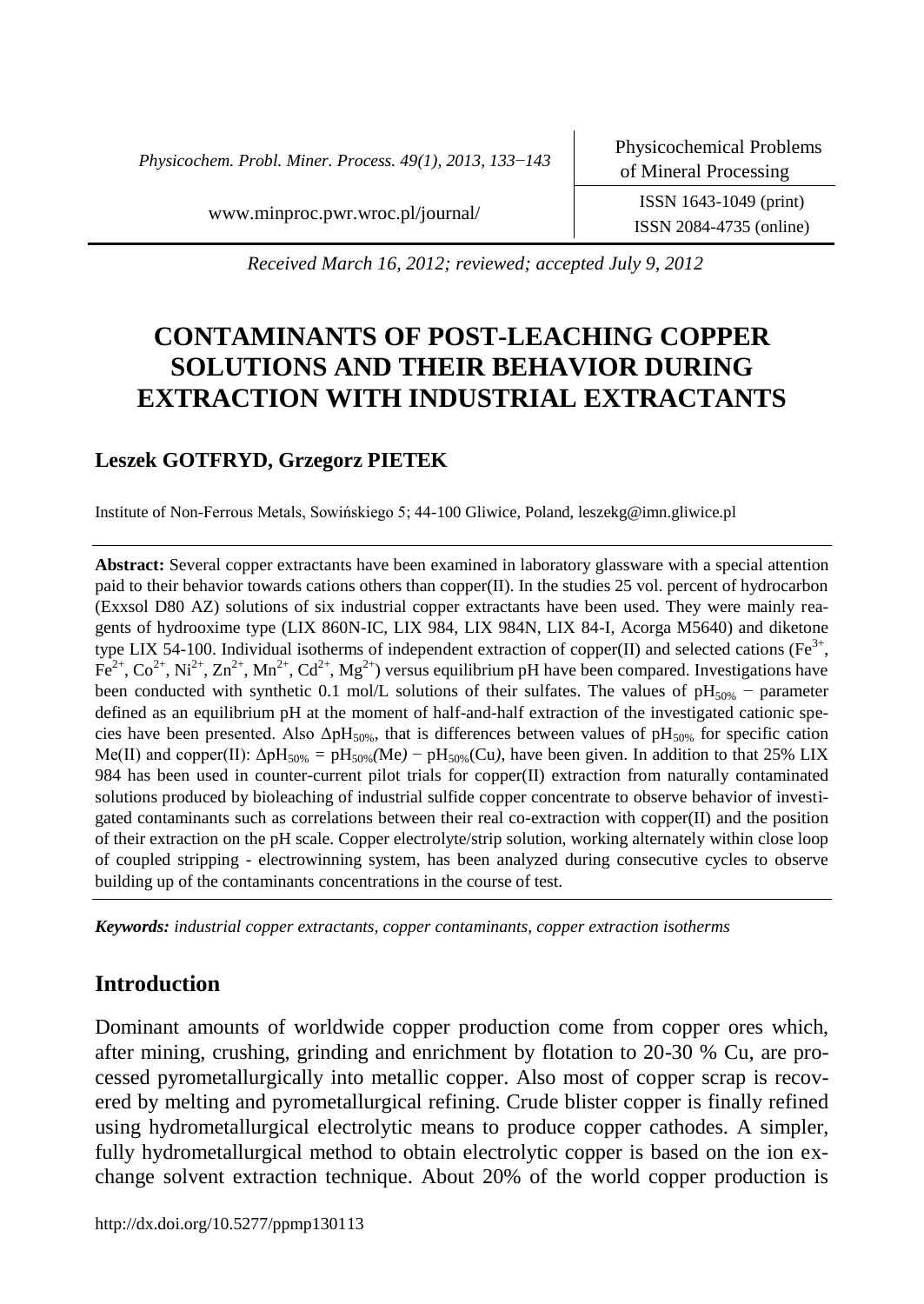processed this way. Mostly poor and oxidized raw materials, unsuitable for flotation, are processed by means of extraction even though quite effective methods of bioleaching are available, which guarantee dissolution of rich sulfide copper concentrates by bioleaching (bacterial and/or fungal) and transforming them into copper $(II)$  sulfate $(VI)$ solutions and elemental sulfur. Generally, hydrometallurgical technology of copper production consists of raw material leaching (often using heaps or piles) with sulfuric acid solutions in the form of post-extraction raffinate or depleted copper electrolyte, solid/liquid separation (sedimentation and filtration) and final extractive treatment of the solution. The extracted copper is recovered as a stripped liquor being a moderately acidic copper sulfate solution and containing, for example,  $5\frac{2}{9}$  g/dm<sup>3</sup> Cu(II) and 130  $g/dm<sup>3</sup>$  H<sub>2</sub>SO<sub>4</sub>). Next, it is subjected to electrolysis to obtain copper cathodes as the final product, with a simultaneous acid regeneration in amounts equimolar to deposited copper (e.g. 30 g/dm<sup>3</sup> Cu(II) and 179 g/dm<sup>3</sup> H<sub>2</sub>SO<sub>4</sub>). Regenerated electrolyte is used again in cycles as a stripping factor.

#### **Reagents for copper extraction**

Currently there are two basic types of reagents capable to extract copper $(II)$  from concentrated and/or acidic solutions which show high selectivity towards iron(III). They are of (hydroxy)oxime character – derivatives of aromatic ketones or aldehydes with elongated linear alkyl substituent attached  $-$  i.e. alkylaromatic ketoximes or aldoximes.

Commercially available are 2-hydroxy-5-nonylacetofenoxime /LIX 84-I/, 5-dodecylsalicylaldoxime /LIX 860/ and 5-nonylsalicylaldoxime /LIX 860N or Acorga P-50/ (MTC Redbook, 2011, Cytec Industries technical brochures, 2011, Kordosky et al., 1983, 2003; Merigold, 1996, Agers, 1972). They contain basic ingredients which are used to compose extractants applied in industry by blending them with organic solvents (hydrocarbon) as well as with some supplementary additives (modifiers), e.g. phenoles (p-nonylphenol), higher alcohols (tridecanol), esters and similar. Those extra components have some influence on extraction characteristics (mitigating, decreasing extraction power causing softening of the stripping conditions), as well as on physical and chemical properties such as diminishing viscosity and increasing surface tension (Merigold, 1996).

Presently there are three companies manufacturing industrial amounts of reagents of the discussed types. Cognis Corporation (MTC Redbook, 2011) mainly produces LIX 84-I and LIX 860N-I, whereas Cytec Industries Inc. (Cytec Industries technical brochures, 2011) supplies a reagent called (Acorga) P50 while AllCo Chemicals provides aldoxime type reagent MOC 45. Due to these reagents numerous commercial products are available including LIX 984, 984N, 973N (blends of LIX 84-I and LIX 860), LIX 622N and 664N (LIX 860 with tridecanol or ester added); Acorga M 5640, PT 5050, P5100 (modified P-50); MOC 55TD. Evaluation of both types of extractants shows an advantage of the ketoxime type reagents. They are more resistant to hydrolysis under stripping conditions at elevated temperature than aldoximes. One of the rea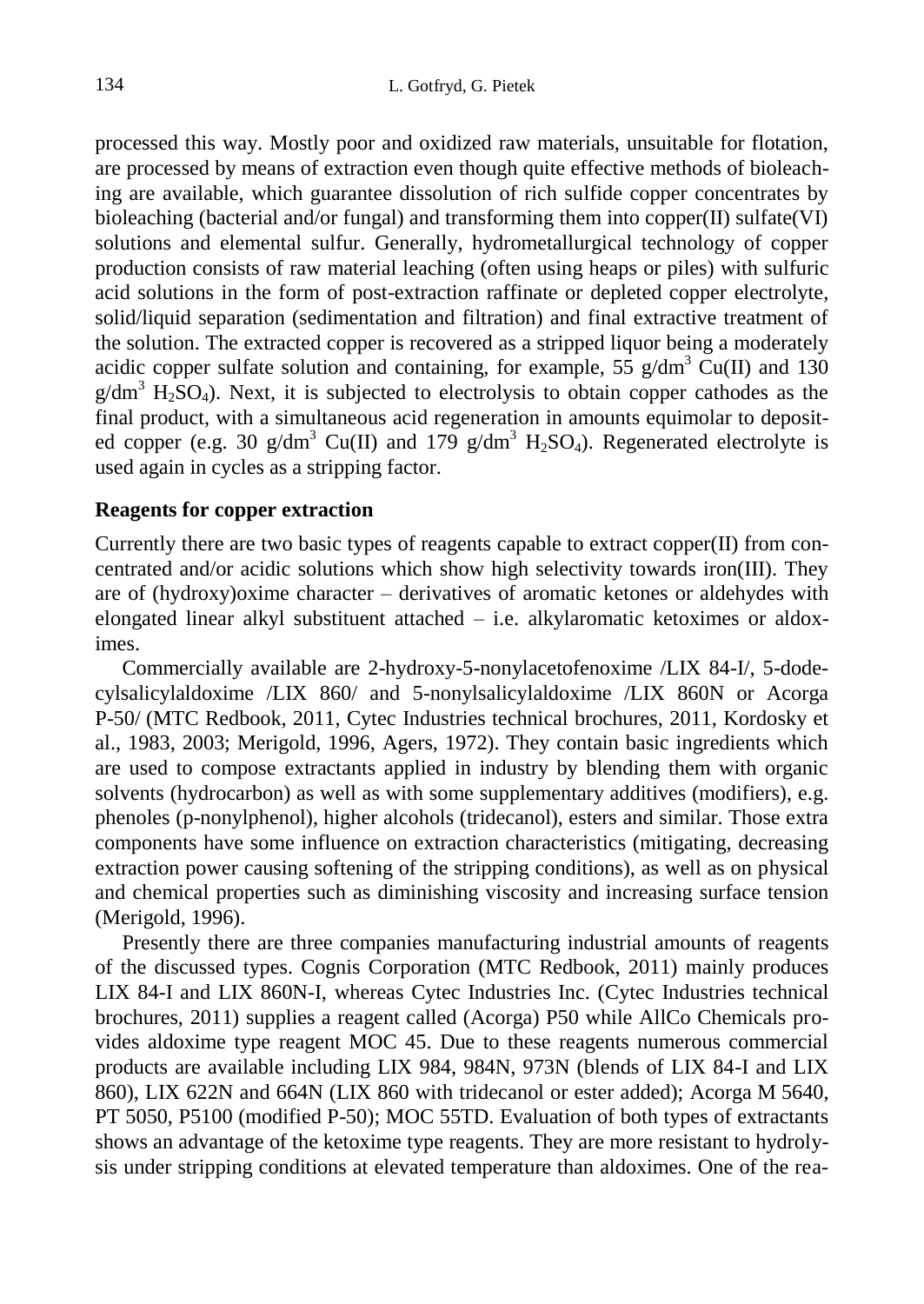sons is that they do not need to be blended with modifiers. They can be stripped with a typical copper electrolyte (Kordosky, 2003; Merigold, 1996).

To extract copper other chemical compounds can be used, e.g. β-diketones, having structure of  $R^1$ COCH<sub>2</sub>COR<sup>2</sup>, where  $R^1$  = -(CH<sub>2</sub>)<sub>6</sub>CH<sub>3</sub>,  $R^2$  = -C<sub>6</sub>H<sub>4</sub>-R and R is an alkyl substituent  $/LIX$  54-100 = 1-phenyldecane-1,3-dion/. Their power of copper extraction is slightly lower. Additionally, they are not selective against iron(III), which presents an important disadvantage, limiting in practice their application to cuprammonium solutions (Kordosky, 2003; Agers, 1972; Jenkins et al., 1999).

Copper(II) can be extracted with many other reagents, including organic derivatives of acidic compounds of phosphorus /DEHPA = bis(2-ethylhexyl)phosphoric acid, PC88A =  $(2$ -ethylhexyl)2-ethylhexylphosphoric acid, Cyanex  $272 = \text{bis}(2.4.4$ trimetypentyl)phosphinic acid/, carboxylic /naphtenic, versatic/ and sulphonic acids, and hydroxyquinolines. Quite often they present disadvantage of poor selectivity against many cations and/or very strong co-extraction of Fe(III), which in practice leads to a permanent poisoning of the extractant.

## **Contaminants of the post-leaching solution and selectivity of copper extraction**

Leaching of copper-bearing materials with sulfuric acid solutions is not selective. Together with the main ingredient also its contaminants (Fe, Zn, Mg, Ni, Co, As) permeate to the solutions. Copper(II) extraction from such solutions, however, leads to production of relatively pure copper $(II)$  sulfate $(VI)$  solutions, which can be seen as a definite advantage of those extractants used for copper recovery. Requirements with respect to the contents of contaminants in copper electrolyte are not especially high (in comparison, for instance to zinc or manganese sulfate solutions prepared for electrolysis). Therefore, no special attention is paid to their level when they are present within relatively broad and acceptable limits. It is especially related to such ingredients as nickel, cobalt, arsenic, antimony, and to some lower degree also to iron. Some of them (Co) might be even desirable in the electrolyte, to prevent corrosion of insoluble lead anodes by causing their advantageous polarization. These facts, to a considerable degree, justify why there is scarcity of information in technical literature concerning levels of contaminants transferred to the electrolyte, except for iron, which is typically used to determine selectivity of copper extraction. It is suggested that selectivity of copper over iron defined as Cu/Fe in the stripped solutions (copper electrolytes) is from 2000 to  $\geq$  2500 (MTC Redbook, 2011; Cytec Industries technical brochures, 2011).

This study represents both an attempt to verify those data on iron(III) cation and also an effort to fill up the gap in information on the behavior of other elements. Therefore, it represents also an attempt to show potential differences between extractants, present on the market and in industry, considering their copper(II) extraction selectivity against iron(III) as well as against other ingredients of treated solutions.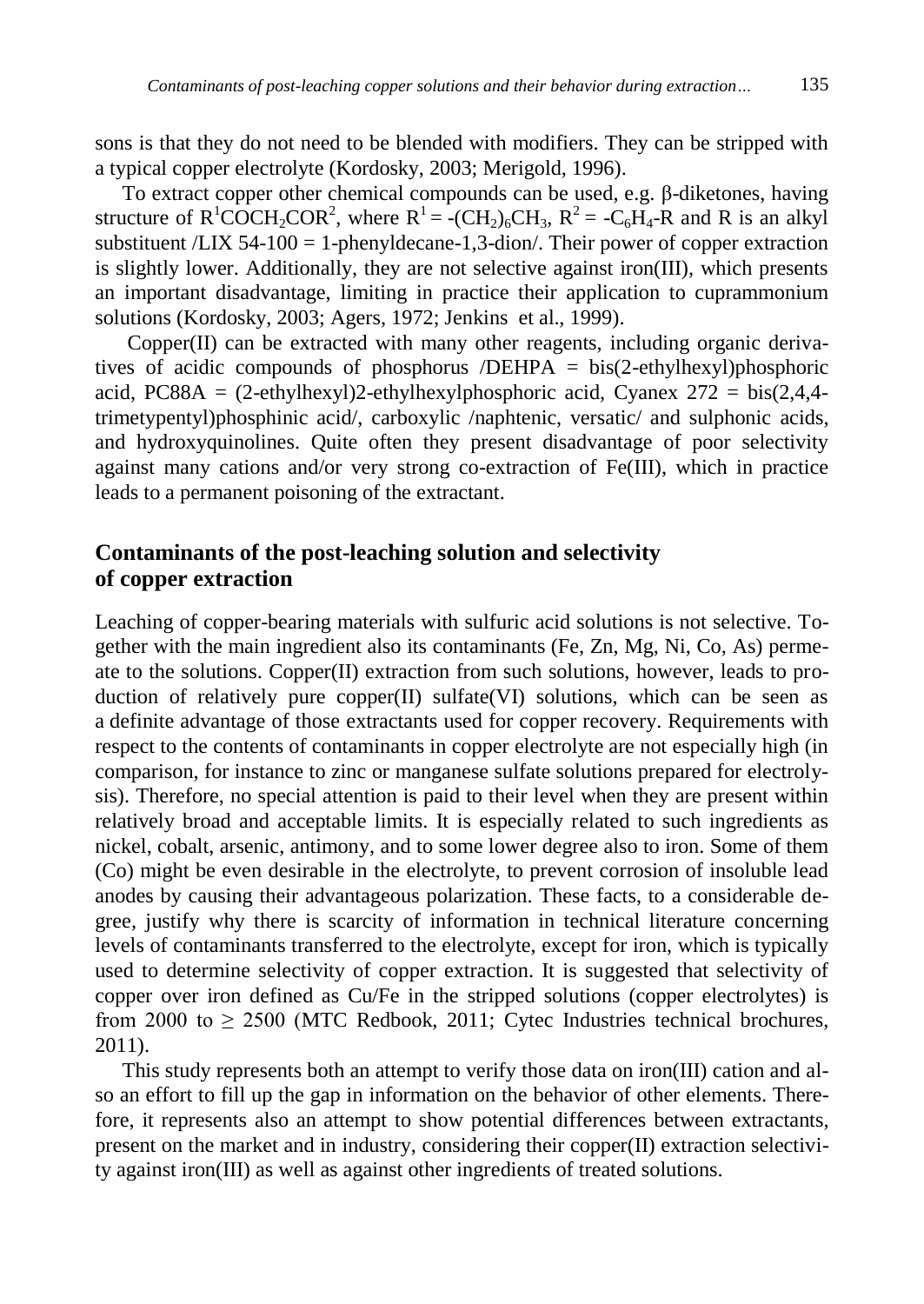## **How to compare particular extractants? Methodology of the research**

In this respect the indicative quantitative information is defined by pH of half extraction of the examined cation denoted as  $\rm pH_{50\%}$ , indicating pH at which, at thermodynamic equilibrium, half of the amount of the cation in the feed solution subjected to extraction was extracted to the organic phase of the extractant. The value of  $pH_{50\%}$ depends on extractant concentration in the organic phase and cation concentration in the aqueous one. It depends on a volumetric ratio of reacting phases, temperature, and other factors. Generally, under established conditions, this parameter characterizes the pair of extractant and cation. Relative position on the pH scale of graphs presenting percent of extraction vs. equilibrium pH curves, and the  $pH<sub>50%</sub>$  values in particular, for various extracted cations, that is an order of their extraction, is a characteristic feature of a particular extractant. It describes its behavior versus the ingredients of treated solution. The range and the slope of the essential part of the particular curve is also of some importance.

To create extractant/cation characteristics for comparison, very diluted salt solutions of investigated cations  $\text{Me}^{2+}$  (0.001–0.01 mol/dm<sup>3</sup>) and from 2.5 to 3.0-fold concentrated organic solutions of extractants are tested. For more practical applications the extractants are prepared in a form and concentration used by industry and the cations in a form of their independent and still comparatively diluted  $(0.05{\text -}0.1 \text{ mol/dm}^3)$ salt solutions. The second method has been applied in the presented study.

## **Experimental**

## **Extractants and chemicals**

The following solvent extraction reagents were used (main ingredients in parenthesis):

- LIX 860N-I (5-nonylsalicylaldoxime),
- Acorga M5640 (5-nonylsalicylaldoxime modified with TXIB /2,2,4-trimethyl-1,3pentanediol di-isobutyrate/),
- LIX 84-I (2-hydroxy-5-nonyl-acetophenone oxime),
- LIX 54-100 (1-phenyldecane-1,3-dione),
- LIX 984N (blend of LIX 860N and LIX 84-I),
- **LIX 984** (blend of LIX 860 /= 5-dodecylsalicylaldoxime/ and LIX 84-I).

Composition and typical properties of the reagents were available from Blue Line Technical Bulletins (Tech. Bull. 1996-2000) and/or their Safety Data Sheets, routinely provided by producers with the samples. They were used as received after dilution to 25 vol% with Exxsol D80 AZ dissolvent (Exxon Chemicals). Salts, bases, acids were delivered by POCH Gliwice, and were of AR grade.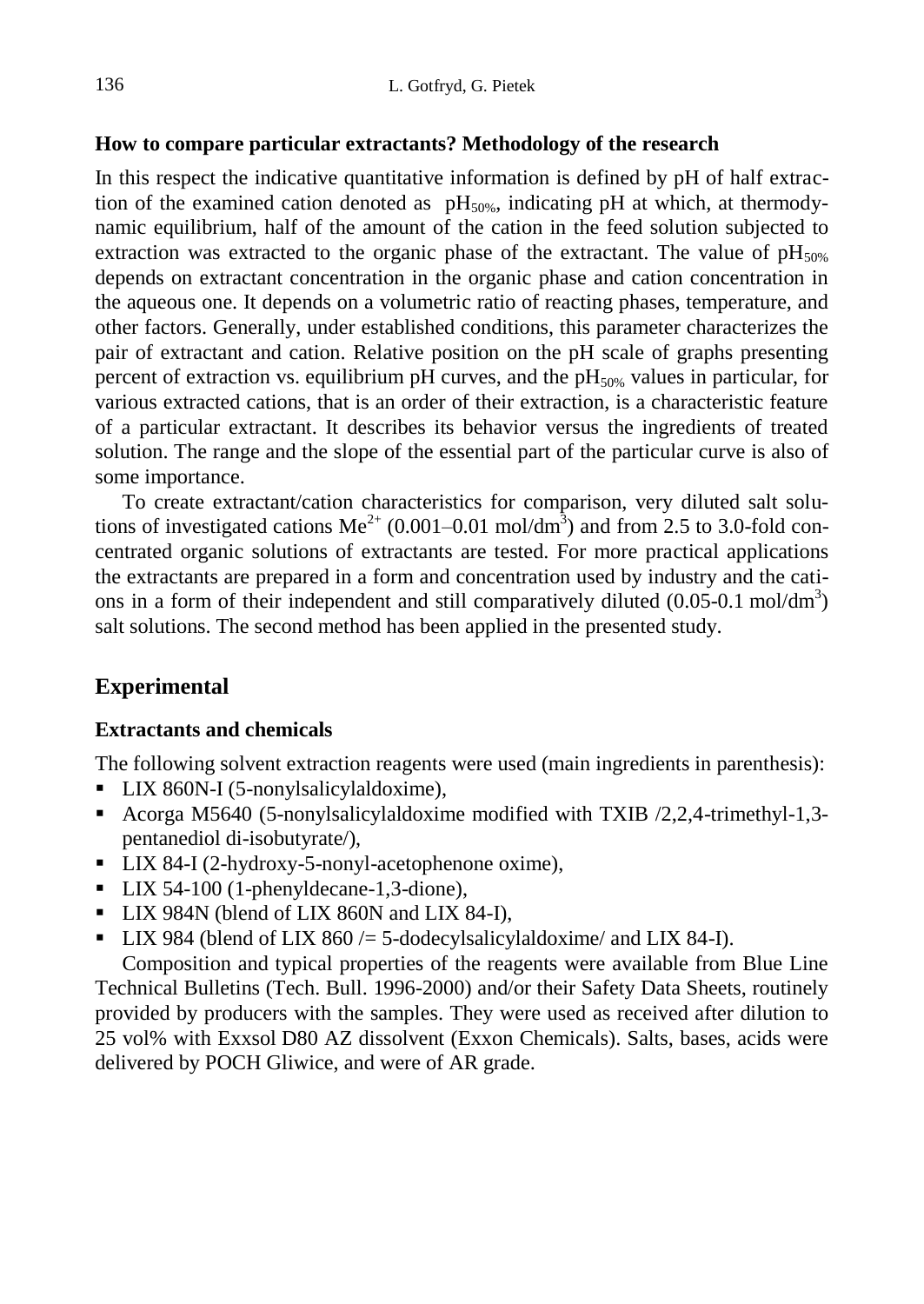## **Pregnant leaching solutions (PLS) – feed for copper extraction**

The composition of the solutions from microbiological leaching of copper concentrate is shown in Table 1. They were used in extractive continuous and counter-current experiments.

Table 1. Composition of pregnant leach solutions from biological leaching of copper concentrate

|  | Feed pH H <sub>2</sub> SO <sub>4</sub> Cu Fe(II) Fe(III) Mg Zn Ni Co Ag |  |  |  |                                                                              | As Cl $SO_4$ |  |          |
|--|-------------------------------------------------------------------------|--|--|--|------------------------------------------------------------------------------|--------------|--|----------|
|  |                                                                         |  |  |  | PLS/1 1.78 15.1 44.91 0.27 5.50 6.00 2.99 0.22 0.42 < 0.0002 0.24 0.46 116.4 |              |  | $g/dm^3$ |
|  |                                                                         |  |  |  | PLS/2 1.68 17.4 28.6 0.29 6.25 4.30 2.09 0.17 0.32 < 0.0002 0.20 0.39 89.5   |              |  |          |

#### **Experimental methods**

The characteristics of the extractants have been examined with reference to copper(II) and six other cations of non-ferrous metals, i.e.  $Cu^{2+}$ ,  $Co^{2+}$ ,  $Ni^{2+}$ ,  $Zn^{2+}$ ,  $Mn^{2+}$ ,  $Cd^{2+}$ ,  $Mg^{2+}$ , and also to both Fe<sup>3+</sup> and Fe<sup>2+</sup> cations. During these trials individual synthetic solutions of metal sulfates of 0.1 mol/ $dm<sup>3</sup>$  concentrations have been used, except for iron, which was used in a form of equimolar  $(0.1 + 0.1 \text{ mol/dm}^3)$  Fe(III) and Fe(II) solutions.

Determination of  $pH_{50\%}$  for extractant/cation couples was performed by reading their values from the graphs relating extraction vs. equilibrium pH. The preparation of the curves was based on point-by-point collection of data on concentration of extracted cation in aqueous and organic solutions and corresponding equilibrium pH. The experiments consisted of mixing of reacting phases, i.e. the aqueous (A) solution of metal salt and the organic (O) solution of the extractant at their volumetric ratio  $A:O =$ 1:1, for the period of 10 minutes. Then, the phases were separated and sampled to analyze concentrations of the extracted cation. Gradual increase of pH of the reaction environment, and thereby progress of the reaction, was forced by a regular addition of a  $5.0 \text{ mol/dm}^3$  NaOH solution in small portions.

#### **More advanced tests**

Beside the described procedures for creation of  $pH_{50\%}$ , to be used in a quasiquantitative assessment of a particular extractant behavior versus copper(II) and cations of accompanying metals, in one case (LIX 984) a more advanced tests was performed during the pilot trials of copper extraction from the real feed solution. This test was conducted with a slightly excessive set of eight extractors of mixer-settler type, each of  $0.5/1.5$  dm<sup>3</sup> in capacity, combined into  $4/4$  (extraction/stripping) countercurrent system and fed by three membrane pumps. At the first stage the extractant (25% LIX 984/Exxsol D80) was saturated with copper(II) during the contact with the feed solution (PLS/1 or PLS/2) and at the second stage it released copper in favor of the sulfuric acid solution of  $2.2 \text{ mol/dm}^3$  initial concentration (in the first cycle) or in favor of depleted electrolyte from copper electrolysis. Operating media were provided by pumps and were flowing between particular extractors due to gravity, with some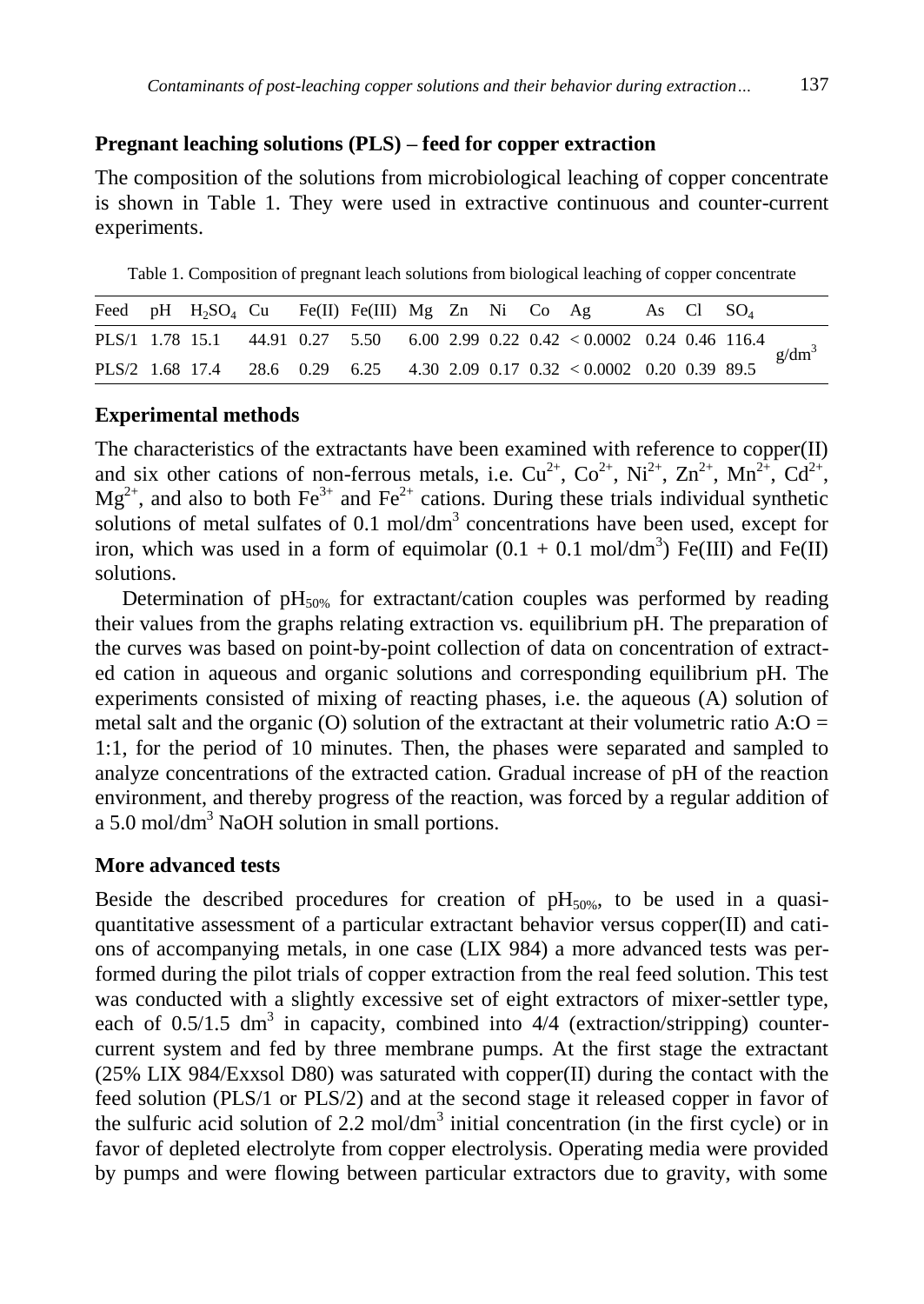support of sucking operation of the rotors of the mixer. The obtained strip solutions were collected and directed to electrolysis, after remaining organic phase removal with active carbon. The electrolytes depleted by electrolysis were used again as stripping agents. Samples of stripped solutions, taken from particular cycles, were analyzed for content of all impurities.

The extraction system was of 0-4-0-4 type, i.e. no extractant pretreatment, 4 steps of counter-current extraction, no scrubbing stage and 4 steps of counter-current stripping. Experiments were conducted at room temperature. Other conditions applied are listed in Table 2.

| Process    | Counter-<br>current steps | Medium   | Composition                                     | Flow<br>$\left[\text{dm}^3/\text{h}\right]$ | O:A ratio<br>[vol/vol.] | Cycles |
|------------|---------------------------|----------|-------------------------------------------------|---------------------------------------------|-------------------------|--------|
|            |                           | Organics | 25 % vol. LIX 984<br>/ Exxsol D80               | 4.12                                        |                         |        |
| Extraction | $\overline{4}$            | Feed 1   | $PLS/1$ (table 1)                               | 1.20                                        | 3.45                    |        |
|            |                           | Feed 2   | $PLS/2$ (table 1)                               | 1.88                                        | 2.20                    | 2,3,4  |
|            |                           | Strip 1  | 2.2 M H <sub>2</sub> SO <sub>4</sub>            | 0.92                                        | 4.50                    |        |
| Stripping  | $\overline{4}$            | Strip 2  | Copper electrolyte<br>$35$ g/dm <sup>3</sup> Cu | 3.10                                        | 1.35                    | 2,3,4  |

Table 2. Conditions of continuous counter-current copper(II) solvent extraction / stripping process

The strip solution obtained in cycle 1 was gathered and directed to copper electrolysis, after removal of the remaining organic phase with active carbon. The depleted by electrolysis (to the level of 35  $g/dm<sup>3</sup>$  Cu) electrolyte was used again as a stripping agent in the second cycle. Four campaigns of such extraction – stripping – electrolysis cycles were performed. The circulating extractant performed a role of a copper carrier from the feed (PLS) to the strip solutions. A portion of about 70 dm<sup>3</sup> of electrolyte/stripping solution was circulating as copper carrier from saturated organic extractant to the metal cathode. Samples of stripped solutions, taken from particular campaigns, were analyzed for content of acid, copper and all impurities.

### **Analytical procedures**

All samples and solutions were processed and analyzed by modern instrumental methods: ASA or AES-ICP (Horizon or Perkin-Elmer Optima 5300 V) for determination of complex mixed solutions, and by more traditional titration methods for determination of pure single components.

### **Results and discussion**

The studied extractants consisted of 25 vol% organic solutions of the following reagents: LIX 860N, LIX 984, LIX 984N, Acorga M5640, LIX 84-I and LIX 54-100 in Exxsol D80 AZ dissolvent. The results are presented in a graphical form as sets of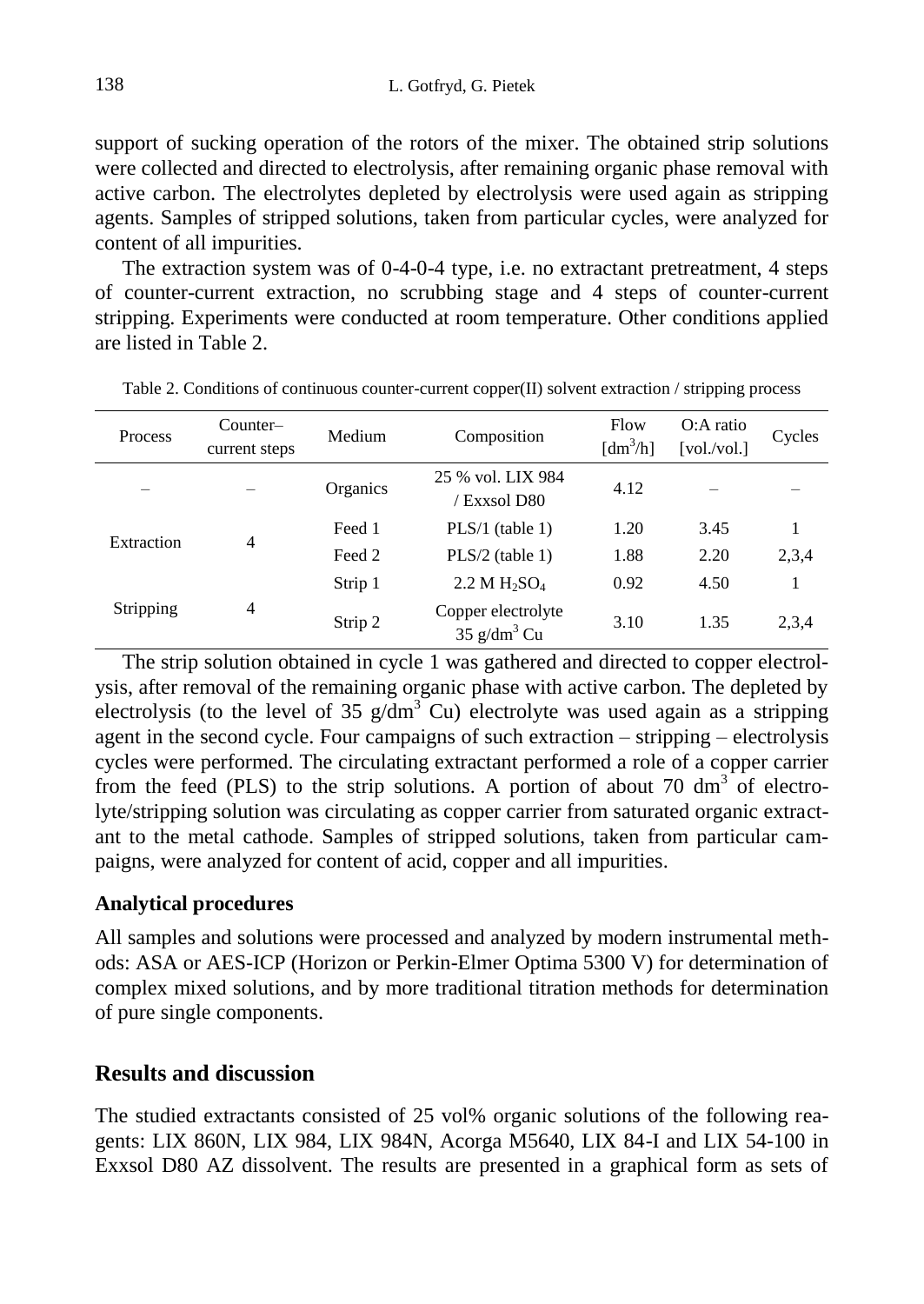curves showing dependency of the degree of extraction and equilibrium pH curves (% of extraction − pH) for particular cations and each investigated extractant (Fig. 1 a−f), and also in a form of collected data in Table 3 with  $pH_{50\%}$  values, as well as in Table 4 with characteristic differences between those values for particular cation and Cu(II) values.



Fig. 1. Extraction of different cations with selected extractants intended for selective extraction of copper(II)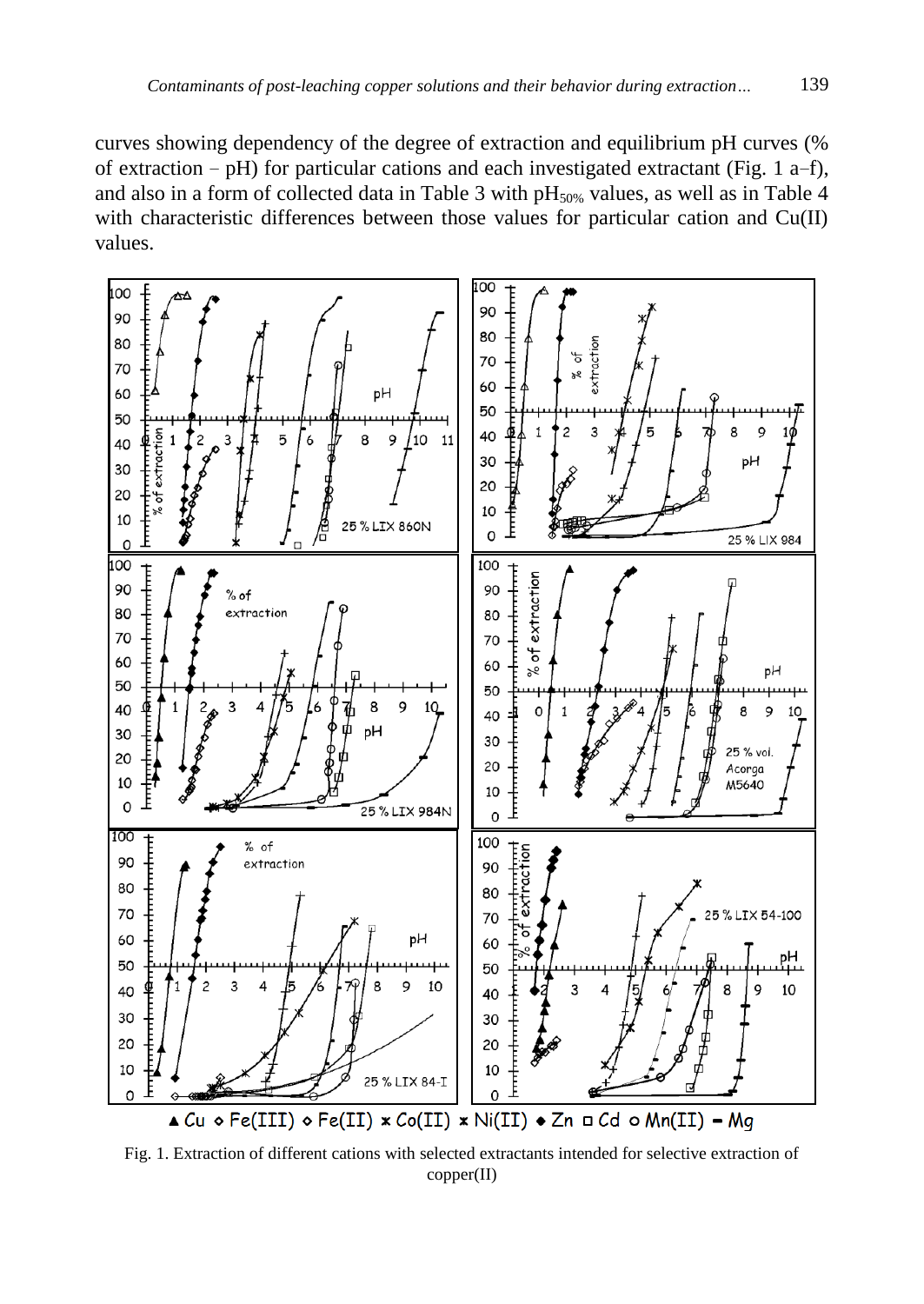| $Extractant\rightarrow$ | <b>LIX</b>                   | <b>LIX</b>               | Acorga | LIX  | <b>LIX</b>               | <b>LIX</b>               |
|-------------------------|------------------------------|--------------------------|--------|------|--------------------------|--------------------------|
| Cation                  | 860N-I                       | 984                      | M5640  | 984N | $84-I$                   | 54-100                   |
| Cu(II)                  | 0.30                         | 0.43                     | 0.47   | 0.55 | 0.76                     | 2.20                     |
| Fe(III)                 | 1.66                         | 1.64                     | 2.22   | 1.53 | 1.62                     | 1.75                     |
| Fe(II)                  | 1.90                         | $\qquad \qquad -$        | 3.45   | 2.30 | $\overline{\phantom{a}}$ | $\overline{\phantom{a}}$ |
| Co(II)                  | 4.00                         | 4.78                     | 4.82   | 4.60 | 4.90                     | 4.87                     |
| Ni(II)                  | 3.60                         | 4.10                     | 4.74   | 4.80 | 4.00                     | 5.35                     |
| Zn(II)                  | 5.70                         | 6.00                     | 5.93   | 5.78 | 6.67                     | 6.31                     |
| Mn(II)                  | 6.84                         | 7.24                     | 7.05   | 6.60 | 7.21                     | 7.34                     |
| Cd(II)                  | 6.85                         | $\overline{\phantom{a}}$ | 6.90   | 7.28 | 7.60                     | 7.45                     |
| Mg(II)                  | 9.72                         | 10.27                    | 10.50  | 10.5 |                          | 8.65                     |
|                         | $pH50%$ of cation extraction |                          |        |      |                          |                          |

Table 3.  $pH<sub>50%</sub>$  values for cations extraction with 25 vol% organic solutions (Exxsol D80 AZ) of selected industrial copper(II) extractants obtained during extractant contact with 0.1 mol/dm<sup>3</sup> aqueous solutions of metal sulfates

Table 4. Values of  $\Delta pH_{50\%} = pH_{50\%}(Me) - pH_{50\%}(Cu)$  for cation extraction with 25 vol% organic solutions (Exxsol D80 AZ) of industrial copper(II) extractants, obtained during extractant contact with 0.1 mol/dm<sup>3</sup> aqueous solutions of metal sulfates

| $Extractant\rightarrow$ | <b>LIX</b>                                         | LIX  | Acorga | <b>LIX</b> | <b>LIX</b>               | <b>LIX</b> |
|-------------------------|----------------------------------------------------|------|--------|------------|--------------------------|------------|
| Cation                  | 860N-I                                             | 984  | M5640  | 984N       | $84-I$                   | 54-100     |
| Cu(II)                  | 0.00                                               | 0.00 | 0.00   | 0.00       | 0.00                     | 0.00       |
| Fe(III)                 | 1.36                                               | 1.21 | 1.75   | 0.98       | 0.86                     | $-0.45$    |
| Fe(II)                  | 1.60                                               | -    | 2.98   | 1.75       | $\overline{\phantom{0}}$ |            |
| Co(II)                  | 3.70                                               | 4.35 | 4.35   | 4.05       | 4.14                     | 2.67       |
| Ni(II)                  | 3.30                                               | 3.67 | 4.27   | 4.25       | 3.24                     | 3.15       |
| Zn(II)                  | 5.40                                               | 5.57 | 5.46   | 5.23       | 5.91                     | 4.11       |
| Mn(II)                  | 6.54                                               | 6.81 | 6.58   | 6.05       | 6.45                     | 5.14       |
| Cd(II)                  | 6.55                                               | -    | 6.43   | 6.73       | 6.84                     | 5.25       |
| Mg(II)                  | 9.42                                               | 9.97 | 10.03  | 9.95       |                          | 6.45       |
|                         | $\Delta pH_{50\%} = pH_{50\%}(Me) - pH_{50\%}(Cu)$ |      |        |            |                          |            |

Table 5 shows composition of a few strip solution samples produced during pilot trials of copper extraction with 25 vol% LIX 984/Exxsol D80 and, for comparison, composition of a typical electrolyte from industrial copper electrorefining process. These data confirm the general effectiveness of ion-exchange solvent extraction technique in providing a barrier for iron(II/III) and the cations of non-ferrous metals other than copper(II) as well as prove the meaning of the data in Tables 3 and 4. Indirectly they demonstrate a sequence of minimal co-extractions of some elements – especially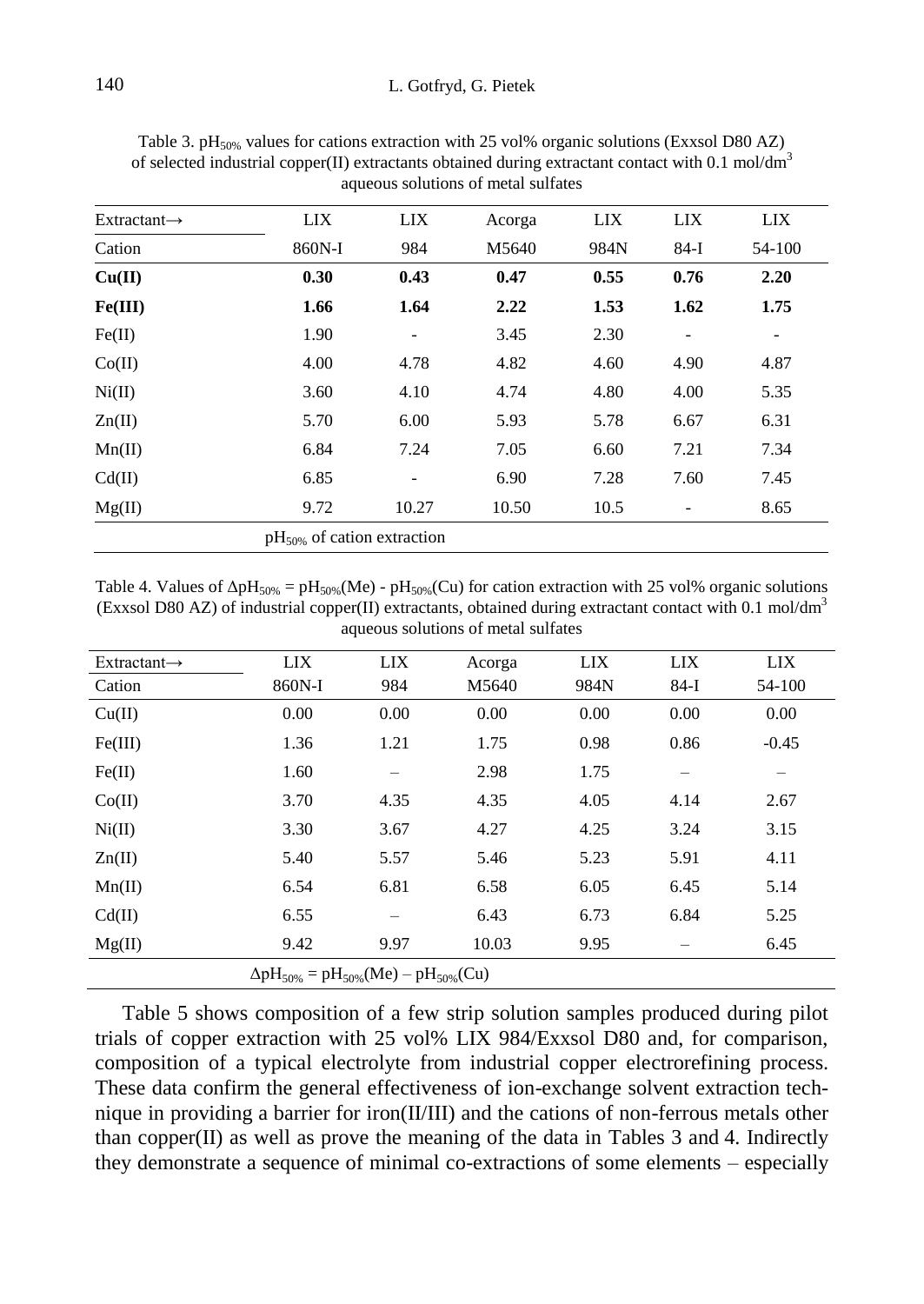Fe and Zn, which are present in the feed solutions in slightly bigger amounts, but also Ni, Co or Mn, and that sequence is similar to the that of extractions on the pH scale. These elements find their way to the strip solutions at relatively low level of several dozen (Fe − about 100, Zn − about 20−30) and in further cases (Ni, Co, Mn) of merely a few milligrams per liter and per cycle, while the other components of the feed solution (As, Sb, Se, Te, Bi, Pb and especially Sn, Cd, Cr, Ag) are practically absent in the strip solutions. Additionally, regardless of cationic ingredients, small amounts of chlorides, phosphates and silica are observed in the strip solutions.

Essential cationic (Fe, Zn, Ni, Co) as well as some anionic (chlorides, phosphates) components increase their concentrations during subsequent cycles of copper(II) extraction, gradually accumulating in strip solution which circulates between systems of stripping and electrolysis.

Table 5. Composition of copper strip solutions, obtained during pilot trials of copper extraction from post-leaching solutions with 25 % LIX 984/Exxsol D80 AZ

| Component > $H_2SO_4$ Cu |     |    | Ni            | Co             | Fe    | As                                                      | Sb       | Se                | C <sub>1</sub> | Zn            |                                |
|--------------------------|-----|----|---------------|----------------|-------|---------------------------------------------------------|----------|-------------------|----------------|---------------|--------------------------------|
| Electrolyte*)            |     |    | 172 43.2 7.56 | 0.10           | 0.13  | 4.0                                                     | 0.37     | 0.095 0.046 0.029 |                |               |                                |
| Strip 1                  | 135 |    | 55.5 < 0.001  | 0.002          |       | $0.090 \le 0.001 \le 0.001 \le 0.001 \ 0.020 \ 0.030$   |          |                   |                |               |                                |
| Strip 2                  | 140 |    | 50.2 0.0030   | 0.003          | 0.10  | $< 0.001 < 0.001 < 0.001$ 0.035 0.020 g/dm <sup>3</sup> |          |                   |                |               |                                |
| Strip 3                  | 148 |    | 53.7 0.0064   | 0.007          | 0.169 | $< 0.001 < 0.001 < 0.001$ 0.028 0.082                   |          |                   |                |               |                                |
| Strip 4                  | 145 |    | 57.6 0.0054   | 0.010          | 0.267 |                                                         |          |                   |                | 0.014 0.098   |                                |
|                          |     |    |               |                |       |                                                         |          |                   |                |               |                                |
| continued                | Si  | P  | Sn            | C <sub>d</sub> | Cr    | Te                                                      | Bi       | Mn                | Pb             | Ag            |                                |
| Electrolyte*)            | 16  | 9  | 2.9           | $\mathbf{1}$   | 0.6   | < 0.5                                                   | < 0.5    | 0.4               |                |               |                                |
| Strip 1                  | 6   | 26 | < 0.1         | < 0.1          | < 0.1 | $\leq 1$                                                | $\leq 1$ | 3                 | < 2.5 < 0.1    |               |                                |
| Strip 2                  | 3   | 30 | < 0.1         | < 0.1          | < 0.1 | $\leq 1$                                                | < 1      | 3                 |                |               | $0.5 < 0.1$ mg/dm <sup>3</sup> |
| Strip 3                  | 5.9 | 50 | < 0.1         | < 0.1          | < 0.1 | $\leq 1$                                                | $\leq 1$ | 5.9               |                | $2.6 \le 0.1$ |                                |
| Strip 4                  | 3.5 | 41 |               |                |       |                                                         |          | 7.7               | 1.0            |               |                                |

\*) composition of typical electrolyte of copper electrolytic refining; the other solutions are strip liquors, obtained during pilot plant trials from feed solution PLS/2 (Strip 1) or PLS/1 (Strip 2, 3 & 4)

### **Conclusions**

Six solvent extraction reagents – five of Cognis' LIX family: 860N-I, 84-I, 984N, 984 (hydroxyoximes), 54-100 (diketone) and Avecia's M5640 (modified salicylaldoxime of Acorga family), capable of selective extraction of copper(II), were characterized, with special attention paid to the selectivity of Cu(II) extraction against typical contaminants such as iron (Fe<sup>3+</sup>, Fe<sup>2+</sup>) and cations of other non-ferrous metals ( $Co^{2+}$ , Ni<sup>2+</sup>,  $Zn^{2+}$ ,  $Mn^{2+}$ ,  $Cd^{2+}$ ,  $Mg^{2+}$ ). For the studies their 25 vol% solutions in hydrocarbon dis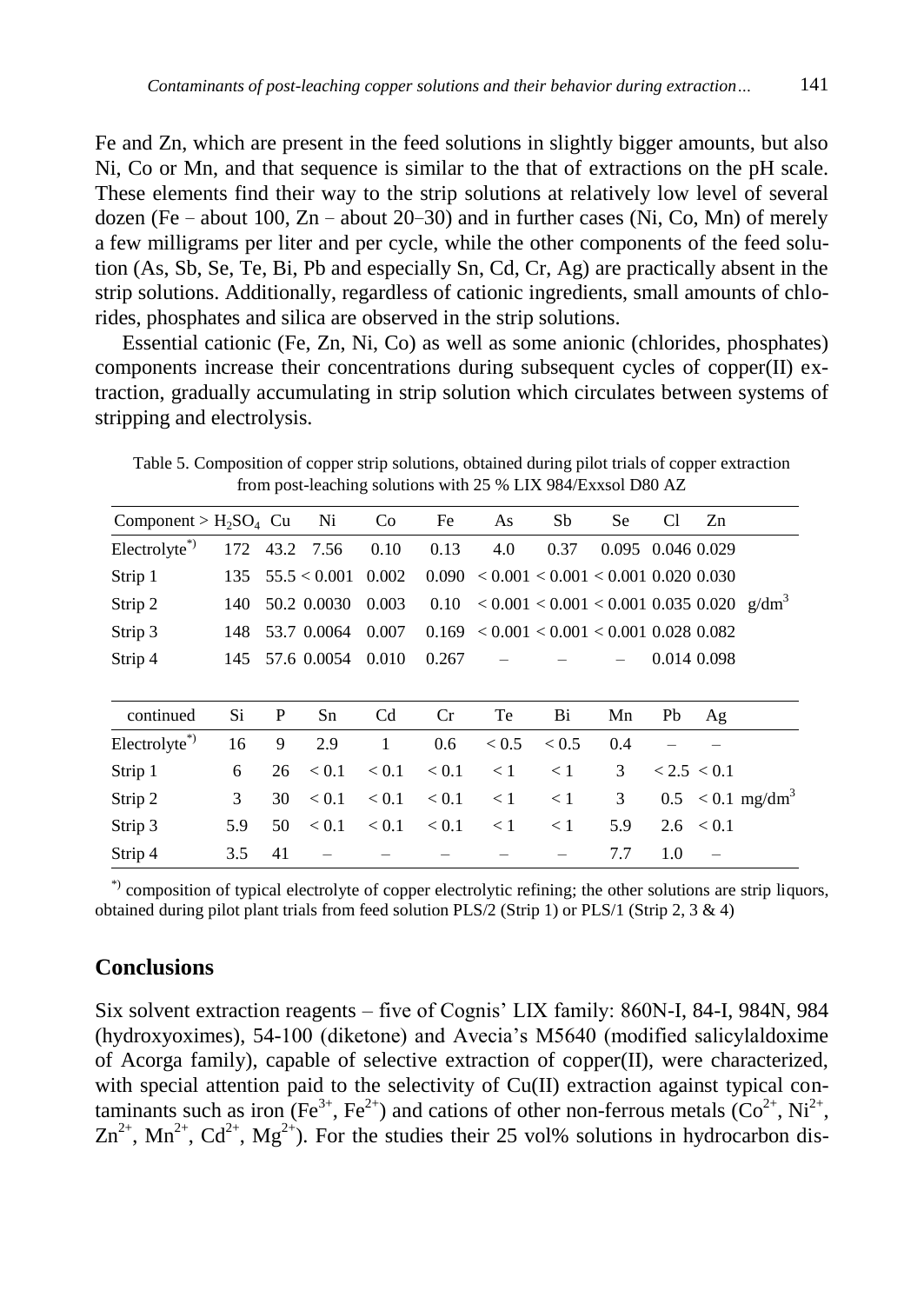solvent Exxsol D80 AZ (ExxonMobil Chemical) were prepared. The most important our observations are:

- $\blacksquare$  in most of the examined cases (except for LIX 54-100) copper(II) is the most strongly extracted cation (pH<sub>50%</sub> from  $0.30$  to 0.76),
- extractants, claimed as highly selective against iron, proved to be effective within a very narrow pH range of acidic solutions; extraction of Fe(III) begins at pH  $\geq$ 1.0–1.5, even with Acorga M5640, which was the best agent with  $pH_{50\%}^{\text{Fe(III)}} = 2.22$
- the distance between extraction of copper(II) and iron(III)  $\Delta pH_{50\%}^{\text{Fe(III)/Cu(II)}}$  is broad enough ( $\geq 1.0$ ) with the four reagents (M5640, 860N-I, 984N, 984); in that respect Acorga M 5640 (1.75) is definitely the best one; the rest (/LIX 84-I (0.86) and LIX 54-100 (-0.45)/ should rather be applied to extraction of copper(II) from ammonia solutions,
- $\blacksquare$  iron(II) is the third to be extracted with respect to its position on pH scale, but in all cases the extraction is naturally strongly hampered and raises to merely 20−40% in the conditions under which other cations reach close to 100 % extraction,
- next, the pair of cobalt/nickel is extracted with a great distance to copper  $(II)$  at  $pH_{50\%}$  levels of 3.5-4.5 and 4.5-5.5 for Co(II) and Ni(II), respectively,
- cobalt(II) extraction is related to its partial oxidation and fractional permanent presence in organic phase (showing partial resistance to Co stripping), what was demonstrated by its permanent dark coloring; it seems that a similar situation takes place with all extractants,
- $\blacksquare$  Mn(II) and Cd(II) form a similar 'pair' because they are extracted relatively close to each other and far from copper(II), at the level of 6.6-7.6 on the pH scale,
- $\blacksquare$  zinc(II) extraction takes place earlier, between groups of  $Co(II)/Ni(II)$  and Mn(II)/Cd(II), at pH level about 5.5–6.0; slightly higher for LIX 54-100 and LIX 84-I.

Small co-extraction of some cations, in particular iron(III) and zinc(II), has a cumulative character. Therefore, when they are present in feed solutions in considerable amounts in the applied system of copper(II) extraction, a stage of organic phase scrubbing should be predicted.

## **References**

- AGERS D.W. et al, 1972, *The evaluation of new LIX reagents for the extraction of copper and suggestions for the design of commercial mixer-settler plants*; AIME Annual Meeting, San Francisco, Calif. TMS Paper Selection A72-87.
- Cytec Industries technical brochures; www.cytec.com/specialty-chemicals, (accessed Sept. 30, 2011), Acorga Extractants; Acorga OPT Series Solvent Extraction Reagents.
- JENKINS J. et al: *Electrolytic copper – leach, solvent extraction and electrowinning world operating data*, Proc. of Copper 99 – Cobre 99 International Conference; Vol. IV – *Hydrometallurgy of Copper*; Ed. by S.K. Young.
- KORDOSKY G.A., 2003, *Copper SX circuit design and operation - current advances and future possibilities*; Technical Proceedings ALTA 2003 SK/IX World Summit, Perth, Australia.